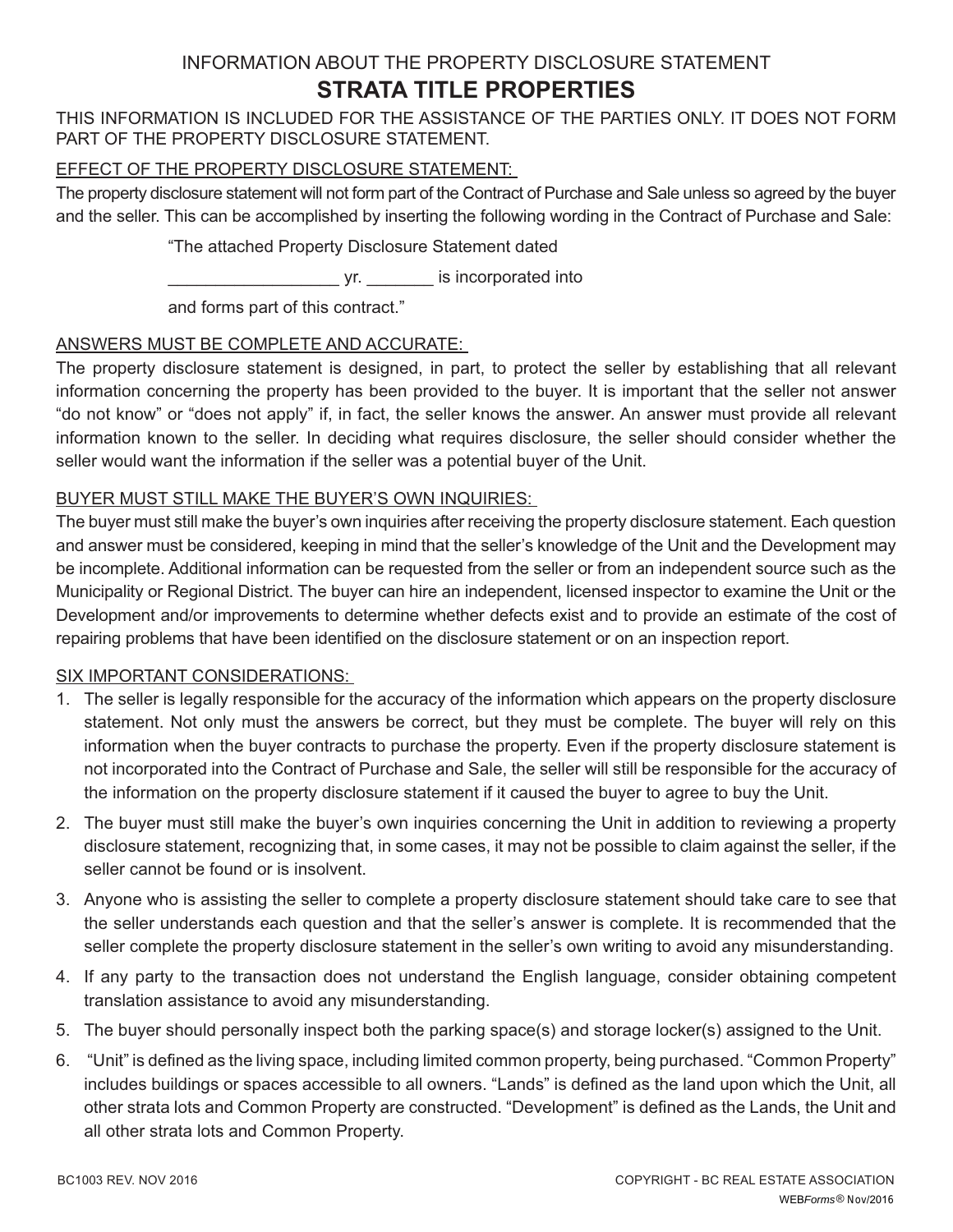**PROPERTY DISCLOSURE STATEMENT**

**STRATA TITLE PROPERTIES**

PAGE 1 of \_\_\_\_\_\_\_ PAGES





| Date of disclosure: January 18, 2017                                                                                                                                                                                                                                                                                                                                                                                                                                                                                                                                                                                                                                                                                             |                                                       |     |                              |                                 |  |  |
|----------------------------------------------------------------------------------------------------------------------------------------------------------------------------------------------------------------------------------------------------------------------------------------------------------------------------------------------------------------------------------------------------------------------------------------------------------------------------------------------------------------------------------------------------------------------------------------------------------------------------------------------------------------------------------------------------------------------------------|-------------------------------------------------------|-----|------------------------------|---------------------------------|--|--|
| The following is a statement made by the seller concerning the property or strata unit located at:                                                                                                                                                                                                                                                                                                                                                                                                                                                                                                                                                                                                                               |                                                       |     |                              |                                 |  |  |
| <b>ADDRESS/STRATA UNIT #:</b><br>(the "Unit")                                                                                                                                                                                                                                                                                                                                                                                                                                                                                                                                                                                                                                                                                    |                                                       |     |                              |                                 |  |  |
| THE PROPERTY CONTAINS THE FOLLOWING BUILDINGS:<br>Principal Residence _______ Residence(s) ______ Barn(s) _____ Shed(s)<br>Other Building(s) Please describe                                                                                                                                                                                                                                                                                                                                                                                                                                                                                                                                                                     |                                                       |     |                              |                                 |  |  |
| THE SELLER IS RESPONSIBLE for the accuracy of the answers on this property<br>disclosure statement and where uncertain should reply "Do Not Know." This property<br>disclosure statement constitutes a representation under any Contract of Purchase<br>and Sale if so agreed, in writing, by the seller and the buyer. "Unit" is defined as the<br>living space, including related limited common property, being purchased. "Common<br>Property" includes buildings or spaces accessible to all owners. "Lands" is defined<br>as the land upon which the Unit, all other strata lots and Common Property are<br>constructed. "Development" is defined as the Lands, the Unit and all other strata<br>lots and Common Property. | THE SELLER SHOULD INITIAL<br>THE APPROPRIATE REPLIES. |     |                              |                                 |  |  |
| 1. LAND                                                                                                                                                                                                                                                                                                                                                                                                                                                                                                                                                                                                                                                                                                                          | <b>YES</b>                                            | NO. | <b>DO NOT</b><br><b>KNOW</b> | <b>DOES NOT</b><br><b>APPLY</b> |  |  |
| A. Are you aware of any past or present underground oil storage tank(s) in or<br>on the Development?                                                                                                                                                                                                                                                                                                                                                                                                                                                                                                                                                                                                                             |                                                       |     |                              |                                 |  |  |
| B. Are you aware of any existing tenancies, written or oral?                                                                                                                                                                                                                                                                                                                                                                                                                                                                                                                                                                                                                                                                     |                                                       |     |                              |                                 |  |  |
| C. Are you aware of any current or pending local improvement levies/charges?                                                                                                                                                                                                                                                                                                                                                                                                                                                                                                                                                                                                                                                     |                                                       |     |                              |                                 |  |  |
| D. Are you aware of any pending litigation or claim affecting the Development<br>or the Unit from any person or public body?                                                                                                                                                                                                                                                                                                                                                                                                                                                                                                                                                                                                     |                                                       |     |                              |                                 |  |  |
| 2. SERVICES                                                                                                                                                                                                                                                                                                                                                                                                                                                                                                                                                                                                                                                                                                                      |                                                       |     |                              |                                 |  |  |
| A. Are you aware of any problems with the water system?                                                                                                                                                                                                                                                                                                                                                                                                                                                                                                                                                                                                                                                                          |                                                       |     |                              |                                 |  |  |
| B. Are you aware of any problems with the sanitary sewer system?                                                                                                                                                                                                                                                                                                                                                                                                                                                                                                                                                                                                                                                                 |                                                       |     |                              |                                 |  |  |
| 3. BUILDING Respecting the Unit and Common Property                                                                                                                                                                                                                                                                                                                                                                                                                                                                                                                                                                                                                                                                              |                                                       |     |                              |                                 |  |  |
| A. Has a final building inspection been approved or a final occupancy permit<br>been obtained?                                                                                                                                                                                                                                                                                                                                                                                                                                                                                                                                                                                                                                   |                                                       |     |                              |                                 |  |  |
| B. Has the fireplace, fireplace insert, or wood stove installation been approved<br>i.) by local authorities? $\square$<br>ii.) received WETT certificate?                                                                                                                                                                                                                                                                                                                                                                                                                                                                                                                                                                       |                                                       |     |                              |                                 |  |  |
| C. (i) Has this Unit been previously occupied?                                                                                                                                                                                                                                                                                                                                                                                                                                                                                                                                                                                                                                                                                   |                                                       |     |                              |                                 |  |  |
| (ii) Are you the "owner developer" as defined in the Strata Property Act?                                                                                                                                                                                                                                                                                                                                                                                                                                                                                                                                                                                                                                                        |                                                       |     |                              |                                 |  |  |
| D. Does the Unit have any equipment leases or service contracts; e.g., security<br>systems, water purification, etc.?                                                                                                                                                                                                                                                                                                                                                                                                                                                                                                                                                                                                            |                                                       |     |                              |                                 |  |  |
| E. Are you aware of any additions or alterations made without a required permit;<br>e.g., building, electrical, gas, etc.?                                                                                                                                                                                                                                                                                                                                                                                                                                                                                                                                                                                                       |                                                       |     |                              |                                 |  |  |
| F. Are you aware of any structural problems with any of the buildings in the<br>Development?                                                                                                                                                                                                                                                                                                                                                                                                                                                                                                                                                                                                                                     |                                                       |     |                              |                                 |  |  |
| G. Are you aware of any problems with the heating and/or central air<br>conditioning system?                                                                                                                                                                                                                                                                                                                                                                                                                                                                                                                                                                                                                                     |                                                       |     |                              |                                 |  |  |
| H. Are you aware of any damage due to wind, fire or water?                                                                                                                                                                                                                                                                                                                                                                                                                                                                                                                                                                                                                                                                       |                                                       |     |                              |                                 |  |  |
| Are you aware of any infestation or unrepaired damage by insects or rodents?<br>L.                                                                                                                                                                                                                                                                                                                                                                                                                                                                                                                                                                                                                                               |                                                       |     |                              |                                 |  |  |
| J. Are you aware of any leakage or unrepaired damage?                                                                                                                                                                                                                                                                                                                                                                                                                                                                                                                                                                                                                                                                            |                                                       |     |                              |                                 |  |  |
| K. Are you aware of any problems with the electrical or gas system?                                                                                                                                                                                                                                                                                                                                                                                                                                                                                                                                                                                                                                                              |                                                       |     |                              |                                 |  |  |
| L. Are you aware of any problems with the plumbing system?                                                                                                                                                                                                                                                                                                                                                                                                                                                                                                                                                                                                                                                                       |                                                       |     |                              |                                 |  |  |
| M. Are you aware of any pet restrictions?                                                                                                                                                                                                                                                                                                                                                                                                                                                                                                                                                                                                                                                                                        |                                                       |     |                              |                                 |  |  |
|                                                                                                                                                                                                                                                                                                                                                                                                                                                                                                                                                                                                                                                                                                                                  |                                                       |     |                              |                                 |  |  |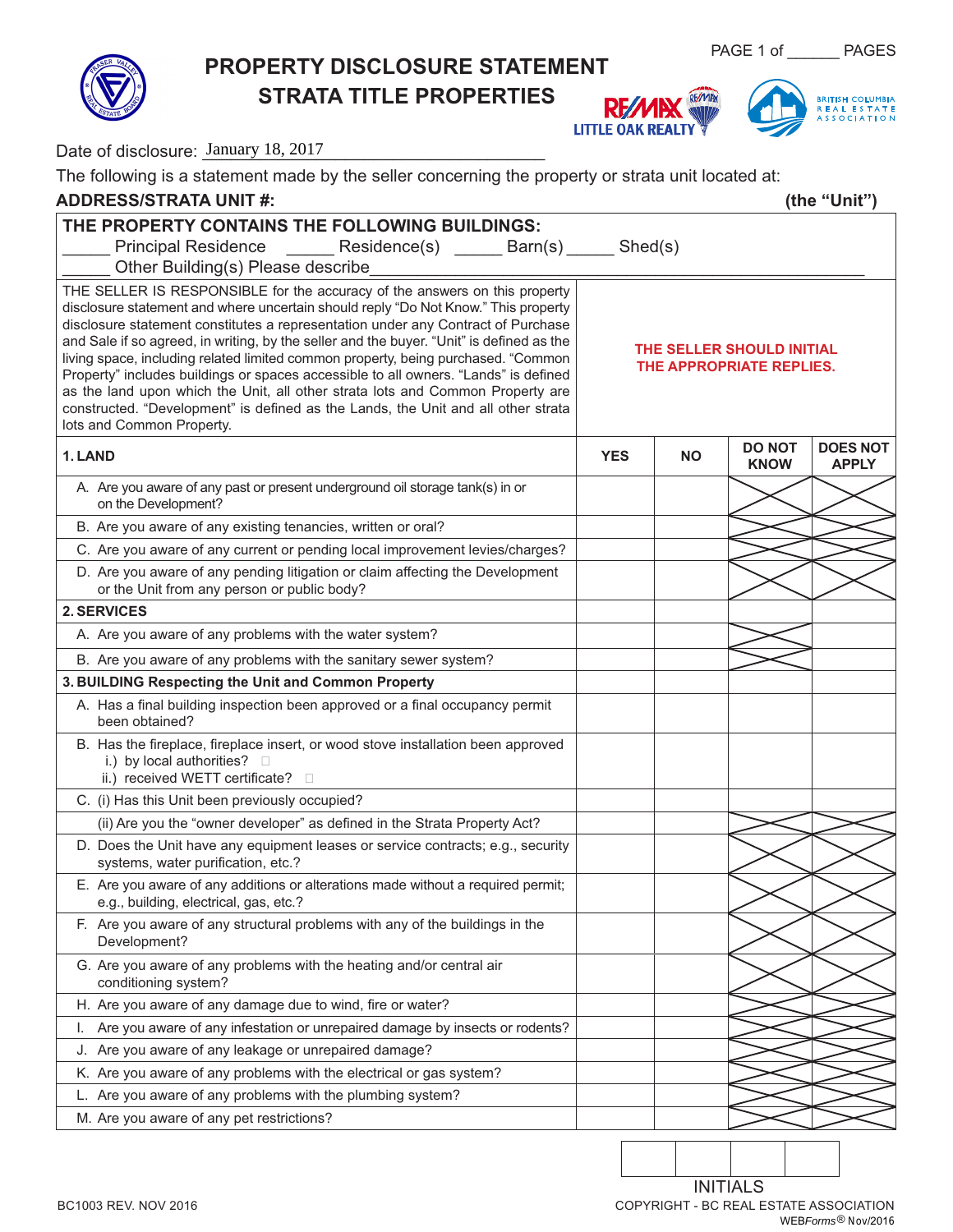DATE OF DISCLOSURE

## **ADDRESS/STRATA UNIT #:**

| 3. BUILDING Respecting the Unit and Common Property. (continued)                                                                                                                                                                                              | <b>YES</b> | <b>NO</b> | <b>DO NOT</b><br><b>KNOW</b> | <b>DOES NOT</b><br><b>APPLY</b> |  |  |
|---------------------------------------------------------------------------------------------------------------------------------------------------------------------------------------------------------------------------------------------------------------|------------|-----------|------------------------------|---------------------------------|--|--|
| N. Are you aware of any rental restrictions?                                                                                                                                                                                                                  |            |           |                              |                                 |  |  |
| O. Are you aware of any age restrictions?                                                                                                                                                                                                                     |            |           |                              |                                 |  |  |
| P. Are you aware of any other restrictions? If so, provide details on page 4,<br>Section 5 Additional Comments.                                                                                                                                               |            |           |                              |                                 |  |  |
| Q. Are you aware of any special assessment(s) voted on or proposed?<br>(i) For how much?<br><u> 1989 - Johann Barnett, fransk politiker (</u>                                                                                                                 |            |           |                              |                                 |  |  |
| R. Have you paid any special assessment(s) in the past 5 years?<br>(i) For how much?                                                                                                                                                                          |            |           |                              |                                 |  |  |
| S. Are you aware of any agreements that provide for future payment or possible<br>payment of monies to you in your capacity as the current owner of the Unit?                                                                                                 |            |           |                              |                                 |  |  |
| T. Are you aware of any pending strata corporation policy or bylaw<br>amendment(s) which may alter or restrict the uses of the Unit?                                                                                                                          |            |           |                              |                                 |  |  |
| U. Are you aware of any problems with the swimming pool and/or hot tub?                                                                                                                                                                                       |            |           |                              |                                 |  |  |
| V. Are you aware of any additions, alterations or upgrades made to the Unit<br>that were not installed by the original developer?                                                                                                                             |            |           |                              |                                 |  |  |
| W. Are there any agreements under which the owner of the Unit assumes re-<br>sponsibility for the installation and/or maintenance of alterations to the Unit<br>or Common Property?                                                                           |            |           |                              |                                 |  |  |
| X. Was this Unit constructed by an "owner builder," as defined in the<br>Homeowner Protection Act, with construction commencing, or a building<br>permit applied for, after July 1, 1999? (If so, attach Owner Builder Declaration<br>and Disclosure Notice.) |            |           |                              |                                 |  |  |
| Y. Is this Unit or related Common Property covered by home warranty insur-<br>ance under the Homeowner Protection Act?                                                                                                                                        |            |           |                              |                                 |  |  |
| Z. Is there a current "EnerGuide for Houses" rating number available<br>for this unit?<br>If so, what is the rating number?<br>i)<br>ii) When was the energy assessment report prepared?                                                                      |            |           |                              |                                 |  |  |
| AA. Nature of Interest/Ownership: Freehold □ Time Share □ Leasehold □ Undivided □ Bare Land □ Cooperative □                                                                                                                                                   |            |           |                              |                                 |  |  |
| Address<br><u> 1989 - Johann Barn, mars ann an t-Amhair ann an t-Amhair ann an t-Amhair ann an t-Amhair ann an t-Amhair ann an t-Amhair ann an t-Amhair ann an t-Amhair ann an t-Amhair ann an t-Amhair ann an t-Amhair ann an t-Amhair ann</u>               |            |           |                              |                                 |  |  |
| CC. If self managed,<br>Strata Council President's Name<br>Telephone<br>Strata Council Secretary Treasurer's Name<br>Telephone                                                                                                                                |            |           |                              |                                 |  |  |
| DD. Are the following documents available?<br>Yes<br>No                                                                                                                                                                                                       |            |           | Can be obtained from:        |                                 |  |  |
| <b>Bylaws</b>                                                                                                                                                                                                                                                 |            |           |                              |                                 |  |  |
| Rules/Regulations                                                                                                                                                                                                                                             |            |           |                              |                                 |  |  |
| Year-to-date Financial Statements                                                                                                                                                                                                                             |            |           |                              |                                 |  |  |
| <b>Current Year's Operating Budget</b>                                                                                                                                                                                                                        |            |           |                              |                                 |  |  |
| All Minutes of Last 24 Months Including Council, Special<br>and AGM Minutes                                                                                                                                                                                   |            |           |                              |                                 |  |  |
| Engineer's Report and/or Building Envelope Assessment                                                                                                                                                                                                         |            |           |                              |                                 |  |  |
| Strata Plan                                                                                                                                                                                                                                                   |            |           |                              |                                 |  |  |
| <b>Depreciation Report</b>                                                                                                                                                                                                                                    |            |           |                              |                                 |  |  |
| Reserve Fund Study                                                                                                                                                                                                                                            |            |           |                              |                                 |  |  |
| EE. What is the monthly strata fee?<br>\$                                                                                                                                                                                                                     |            |           |                              |                                 |  |  |

BC1003 REV. NOV 2016 COPYRIGHT - BC REAL ESTATE ASSOCIATION INITIALS WEB*Forms* ® Nov/2016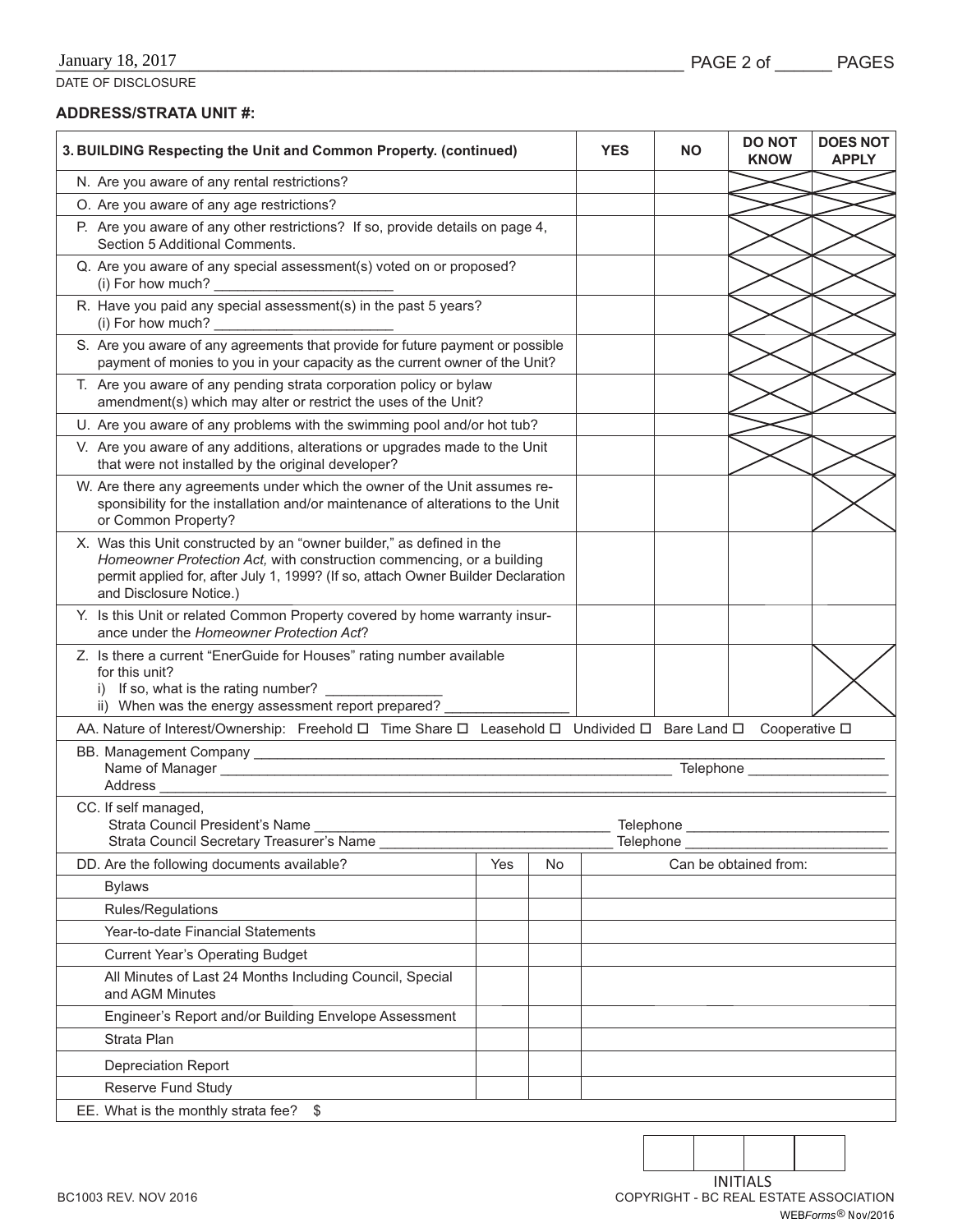DATE OF DISCLOSURE

#### **ADDRESS/STRATA UNIT #:**

| 3. BUILDING Respecting the Unit and Common Property. (continued)                                                                                                                                                                                                                                                                                                                                                                                      |            |           |                       |                                           |             |                              |                                 |           |                       |                                           |
|-------------------------------------------------------------------------------------------------------------------------------------------------------------------------------------------------------------------------------------------------------------------------------------------------------------------------------------------------------------------------------------------------------------------------------------------------------|------------|-----------|-----------------------|-------------------------------------------|-------------|------------------------------|---------------------------------|-----------|-----------------------|-------------------------------------------|
| Does this monthly fee include:                                                                                                                                                                                                                                                                                                                                                                                                                        | <b>YES</b> | <b>NO</b> | DO NOT<br><b>KNOW</b> | <b>DOES</b><br><b>NOT</b><br><b>APPLY</b> |             |                              | <b>YES</b>                      | <b>NO</b> | DO NOT<br><b>KNOW</b> | <b>DOES</b><br><b>NOT</b><br><b>APPLY</b> |
| Management?                                                                                                                                                                                                                                                                                                                                                                                                                                           |            |           |                       |                                           | Recreation? |                              |                                 |           |                       |                                           |
| Heat?                                                                                                                                                                                                                                                                                                                                                                                                                                                 |            |           |                       |                                           | Cable?      |                              |                                 |           |                       |                                           |
| Hot Water?                                                                                                                                                                                                                                                                                                                                                                                                                                            |            |           |                       |                                           | Gardening?  |                              |                                 |           |                       |                                           |
| Gas Fireplace?                                                                                                                                                                                                                                                                                                                                                                                                                                        |            |           |                       |                                           | Caretaker   |                              |                                 |           |                       |                                           |
| Garbage?                                                                                                                                                                                                                                                                                                                                                                                                                                              |            |           |                       |                                           | Water?      |                              |                                 |           |                       |                                           |
| Sewer?                                                                                                                                                                                                                                                                                                                                                                                                                                                |            |           |                       |                                           | Other?      |                              |                                 |           |                       |                                           |
| GG. (i) Number of Unit parking stalls _________________ included and specific numbers ______________________<br>(ii) Are these: (a) Limited Common Property? $\Box$ (b) Common Property? $\Box$ (c) Rented? $\Box$ (d) Long Term Lease?<br>HH. (i) Storage Locker? Yes $\Box$ No $\Box$ Number(s)<br>(ii) Are these: (a) Limited Common Property? $\Box$ (b) Common Property? $\Box$ (c) Rented? $\Box$ (d) Long Term Lease? $\Box$ (e) Other? $\Box$ |            |           |                       |                                           |             |                              |                                 |           |                       |                                           |
| <b>4. GENERAL</b>                                                                                                                                                                                                                                                                                                                                                                                                                                     |            |           | <b>YES</b>            | <b>NO</b>                                 |             | <b>DO NOT</b><br><b>KNOW</b> | <b>DOES NOT</b><br><b>APPLY</b> |           |                       |                                           |
| A. Are you aware if the Unit, or any other unit, or the Development<br>has been used as a marijuana grow operation or to<br>manufacture illegal drugs?                                                                                                                                                                                                                                                                                                |            |           |                       |                                           |             |                              |                                 |           |                       |                                           |
| B. Are you aware of any material latent defect as defined in Real<br>Estate Council of British Columbia Rule 5-13(1)(a)(i) or Rule<br>5-13(1)(a)(ii) in respect of the Property or Unit?                                                                                                                                                                                                                                                              |            |           |                       |                                           |             |                              |                                 |           |                       |                                           |
| C. Are you aware if the property, of any portion of the property,<br>is designated or proposed for designation as a "heritage site"<br>or of "heritage value" under the Heritage Conservation Act or<br>under municipal legislation?                                                                                                                                                                                                                  |            |           |                       |                                           |             |                              |                                 |           |                       |                                           |

For the purposes of Clause 4. B. of this form, Council Rule 5-13(1)(a)(i) and (ii) is set out below.

## **5-13 Disclosure of latent defects**

- *(1) For the purposes of this section: Material latent defect means a material defect that cannot be discerned through a reasonable inspection of the property, including any of the following:*
	- *(a) a defect that renders the real estate*
		- *(i) dangerous or potentially dangerous to the occupants*
		- *(ii)* unfit for habitation